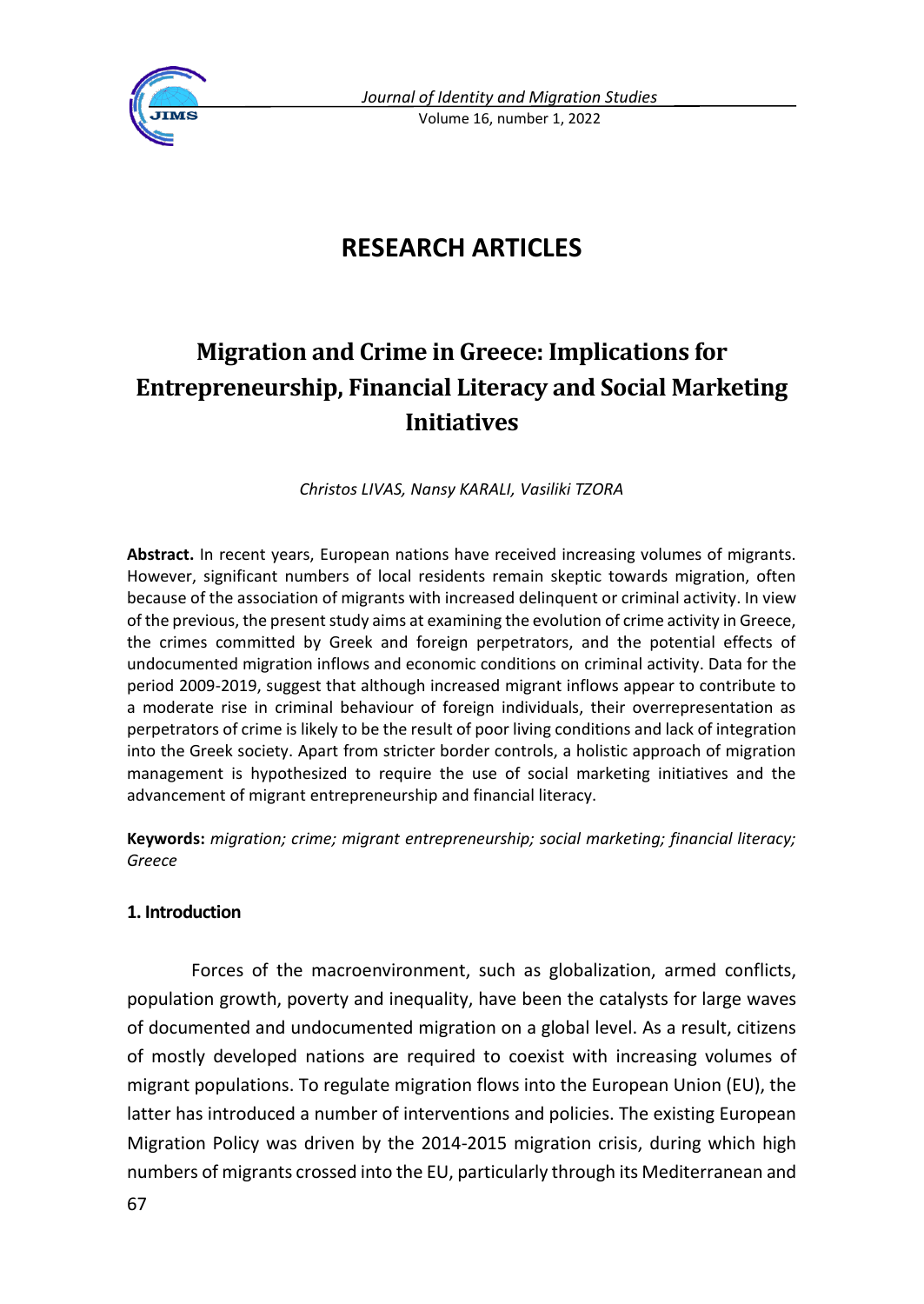#### *Christos LIVAS, Nansy KARALI and Vasiliki TZORA* JIMS - Volume 16, number 1, 2022

Southeast borders (European Parliament, 2021). Consequently, the EU developed an action plan against migrant smuggling, by placing emphasis on law enforcement, judiciary capacity and cooperation with non-EU countries (European Parliament, 2019). To alleviate pressure in certain European counties, such as Greece, the EU also assigned migrant quotas to member states based on several socioeconomic indicators (Friedman, 2015). Gradually, the European Migration Policy focused on providing financial support to countries under increased pressure from migration flows, collaborating with Turkey to control the influx of migrants, and establishing stricter border controls (European Commission, 2016; Directorate General for Internal Policies of the Union, 2018). Arguably, the introduction of said policies has been effective in reducing the number of migrants crossing the European borders, by suppressing attempts to enter into the EU and increasing the preventive capacity of member states.

From an economic point of view, inflows of migrant populations are often considered beneficial to developed economies. Being predominately young and lowskilled, migrants can renew an ageing workforce and are often willing to work in professions deemed undesirable by local populations (Ram, Jones & Villares-Varela, 2017; Vézina & Bélanger, 2019). Furthermore, given that the effective integration of migrants into host countries also depends on how well they adapt to existing socioeconomic and financial systems, access to financial products and services is of particular importance (OECD, 2016). On the other hand, significant numbers of local residents are not welcoming towards migrants (e.g., Dimakos & Tasiopoulou, 2003; Facchini & Mayda, 2008), whom they regularly associate with increased criminal activity.

In view of the previous, the present study aims at examining the relationship between migration and crime in Greece, over the 2009-2019 period. Taking into consideration the country's severe and prolonged economic recession, as well as its strategic geographic position as an eastern gateway to the EU, the case of Greece may provide useful insights about the migration – crime relationship. To assess whether migrant populations are linked to increased crime activity, the present study proceeds to investigate the evolution of crime activity, conduct a comparative examination of crimes committed by Greek and foreign perpetrators, and assess the hypothesized relationship of criminal activity with undocumented migration inflows and economic conditions.

Given the complex and sensitive nature of the issue being examined, it should be noted that the present study does not attempt to argue for or against

**TMS**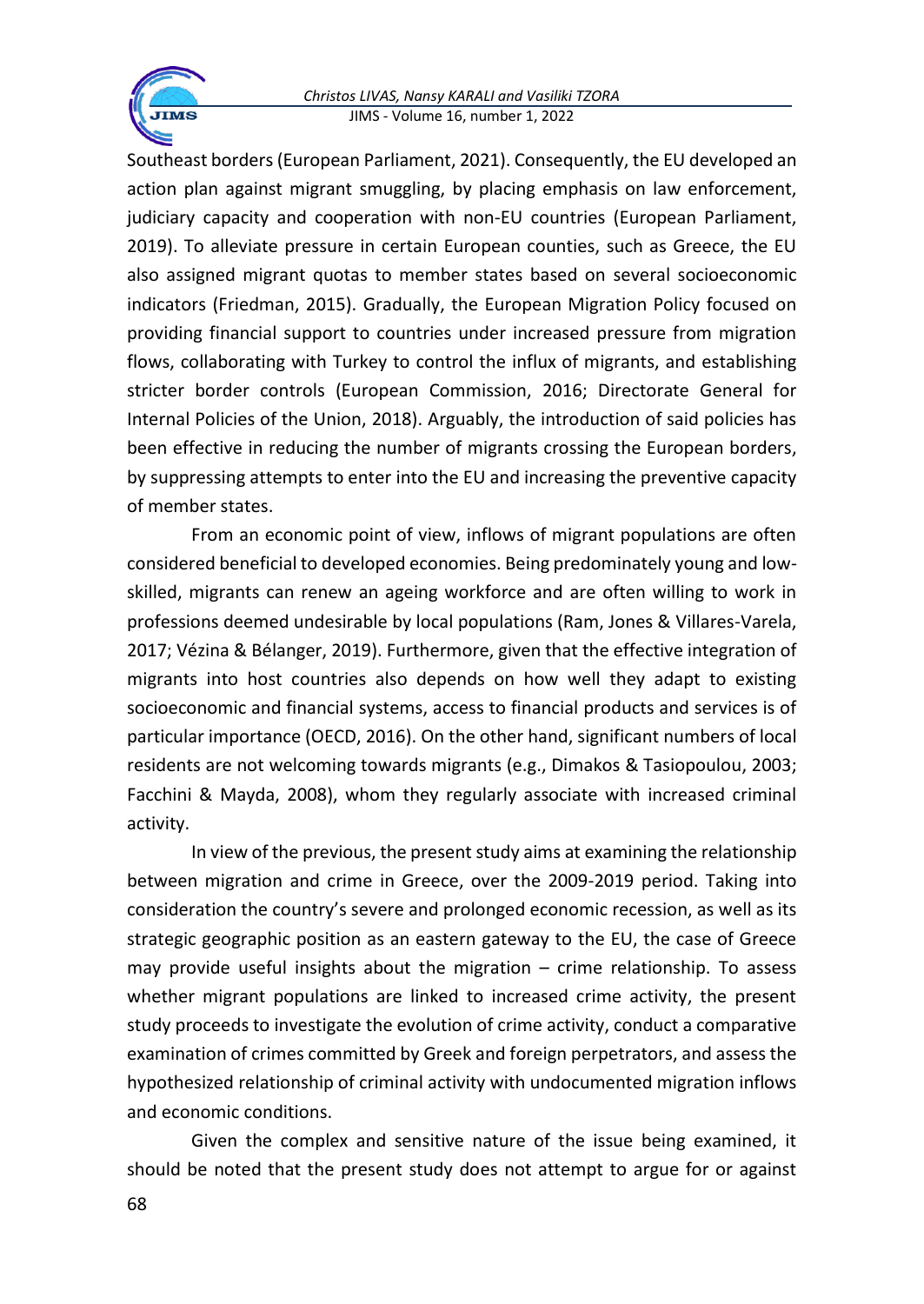

migration, nor to recommend strategies for regulating migration flows. The principal objective is to examine the extent to which the presence of migrants is associated with increased criminal activity in Greece, and consequently to propose measures targeted at the socioeconomic integration of migrants in the Greek and European communities. Association of foreign (i.e., non-European) individuals with criminal behaviour significantly contributes to the development of negative attitudes and hostility towards migrant populations, and holds a central position in far-right argumentation and nationalist ideology.

## **2. Theoretical Background**

# *2.1 Factors affecting criminal activity*

Existing literature has examined and identified numerous factors affecting criminal activity, all of which have led to the development of various socioeconomic theories of crime (Buonanno, 2003). Although it is beyond the scope of this paper to present an exhaustive list of all factors affecting every type of criminal activity, past research has emphasized the relative importance of economic, sociocultural, personal and psychological factors. Regarding the economic antecedents of crime, income inequality has been associated with violent crime, such as robberies (Fajnzylber, Lederman & Loayza, 2002; Kelly, 2000). Because crime appears to be countercyclical (Fajnzylber, Lederman & Loayza, 2002), and despite the established relationship between poverty and property crime (Kelly, 2000), existing literature has paid particular attention to the role of unemployment. Data from diverse national and sociocultural contexts, such as Sweden, Britain and the United States of America (USA), indicate that unemployment has a significant and large positive effect on most types of property and violent crimes (Carmichael & Ward, 2001; Edmark, 2005; Raphael & Winter-Ebmer, 2001). Such effects are found to be significant particularly for men, regardless of age (Carmichael & Ward, 2001).

Financial exclusion of migrant populations may be also driven by the lack of access to, and use of, formal financial services, lack of documentation, language barriers and distrust of the financial sector (Atkinson & Messy, 2013; Orozco, 2015). As a result, financially excluded individuals are more likely to have worse economic circumstances and therefore engage in delinquent or criminal behavior. Even though most transactions among migrants are undertaken in cash, it is vital for them to know how to calculate exchange rates, manage their budgets, keep records of income and expenses, and properly use financial resources (OECD, 2016).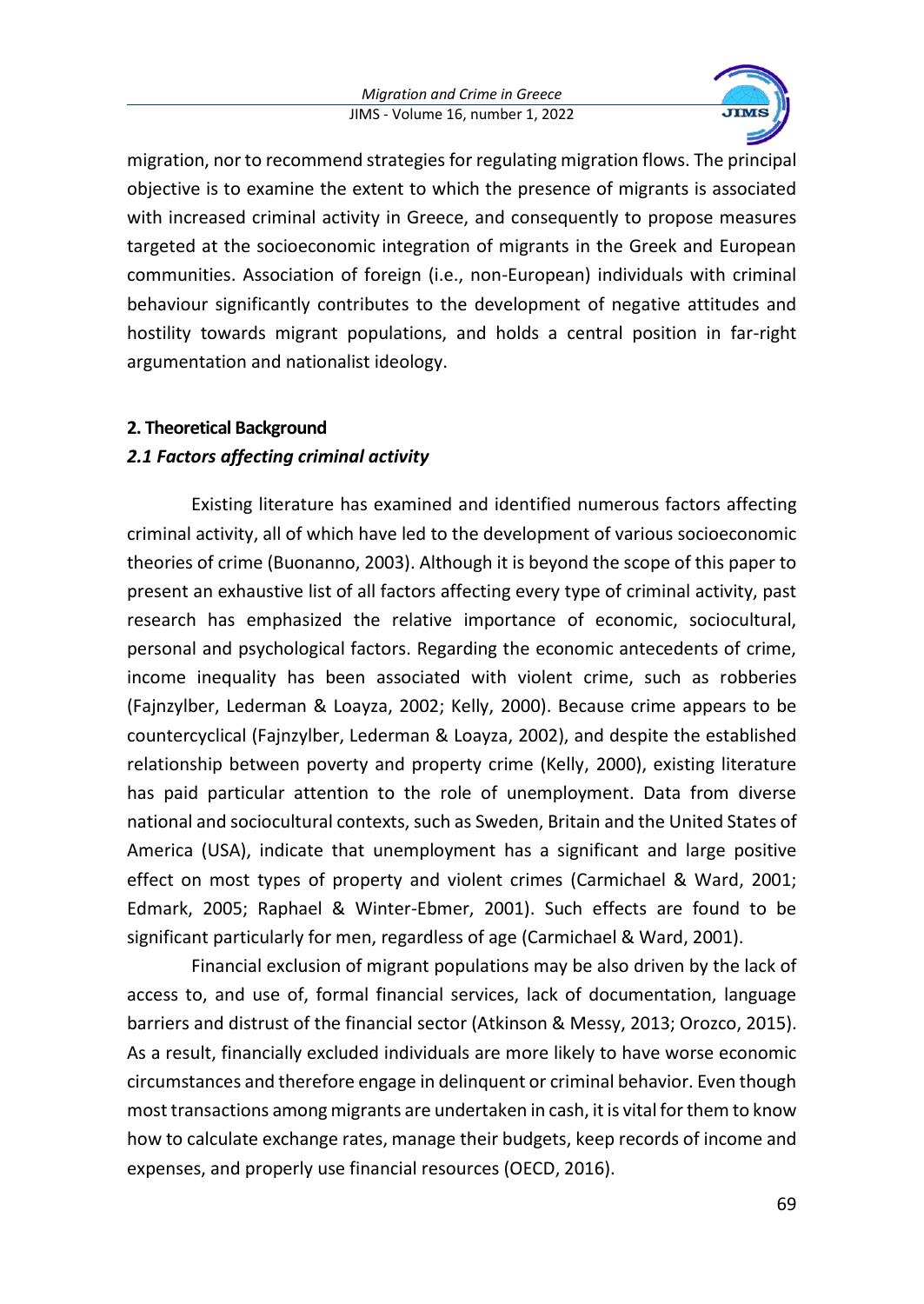#### *Christos LIVAS, Nansy KARALI and Vasiliki TZORA* JIMS - Volume 16, number 1, 2022

Despite the view of criminal behavior as a largely economic choice, prior research has also identified the importance of certain personal attributes and circumstances, such as cultural and family background, level of education, age and biological sex (Buonanno, 2003). Men have been found to be more likely to engage in criminal activity than women, although their propensity to commit crime is significantly reduced when they transition to monogamous relationships (Seffrin, 2017) and have children (Kanazawa & Still, 2000). From an evolutionary psychology perspective, men commit violent and property crimes in their attempt to gain reproductive access to women and overcome perceived social deficits relating to their physical traits or socioeconomic circumstances (Kanazawa & Still, 2000). In view of the large volume and complexity of the determinants of criminal activity, numerous studies have examined the effect of migration on crime levels.

# *2.2 Migration and crime*

Although findings about the impact of migration on criminality are, to a certain extent, contradictory, said impact appears to be overestimated due to negative assumptions and predispositions among local communities and media (Hooghe & De Vroome, 2016; Reid *et al*., 2005; Zatz & Smith, 2012). These negative perceptions often result in a '*fear of crime*' from foreign ethnic groups among local populations (Hooghe & De Vroome, 2016; Nunziata, 2015). A growing body of research, which extends to various national contexts, suggests that migration does not increase the incidence of crime in host countries. For instance, data regarding the migration flows into western European countries suggests that an increase in migration does not affect crime victimization, contrary to predominant misconceptions among European natives (Nunziata, 2015). In the USA, several studies have shown that there is no association between the size of migrant populations and incidence of violent crimes (Green, 2016; Reid *et al.,* 2005), as well as between undocumented migration and overall crime activity (Gunadi, 2021; Light & Miller, 2018).

Recent research suggests that '*sanctuary city*' policies have no effect on violent crime, rape, or property crime rates (O'Brien, Collingwood & El-Khatib, 2019). Furthermore, available data indicate that youth born abroad appear to be significantly less likely to engage in criminal activity (Butcher & Piehl, 1998), and that migration may serve as a crime reducing function in society (Zatz & Smith, 2012). All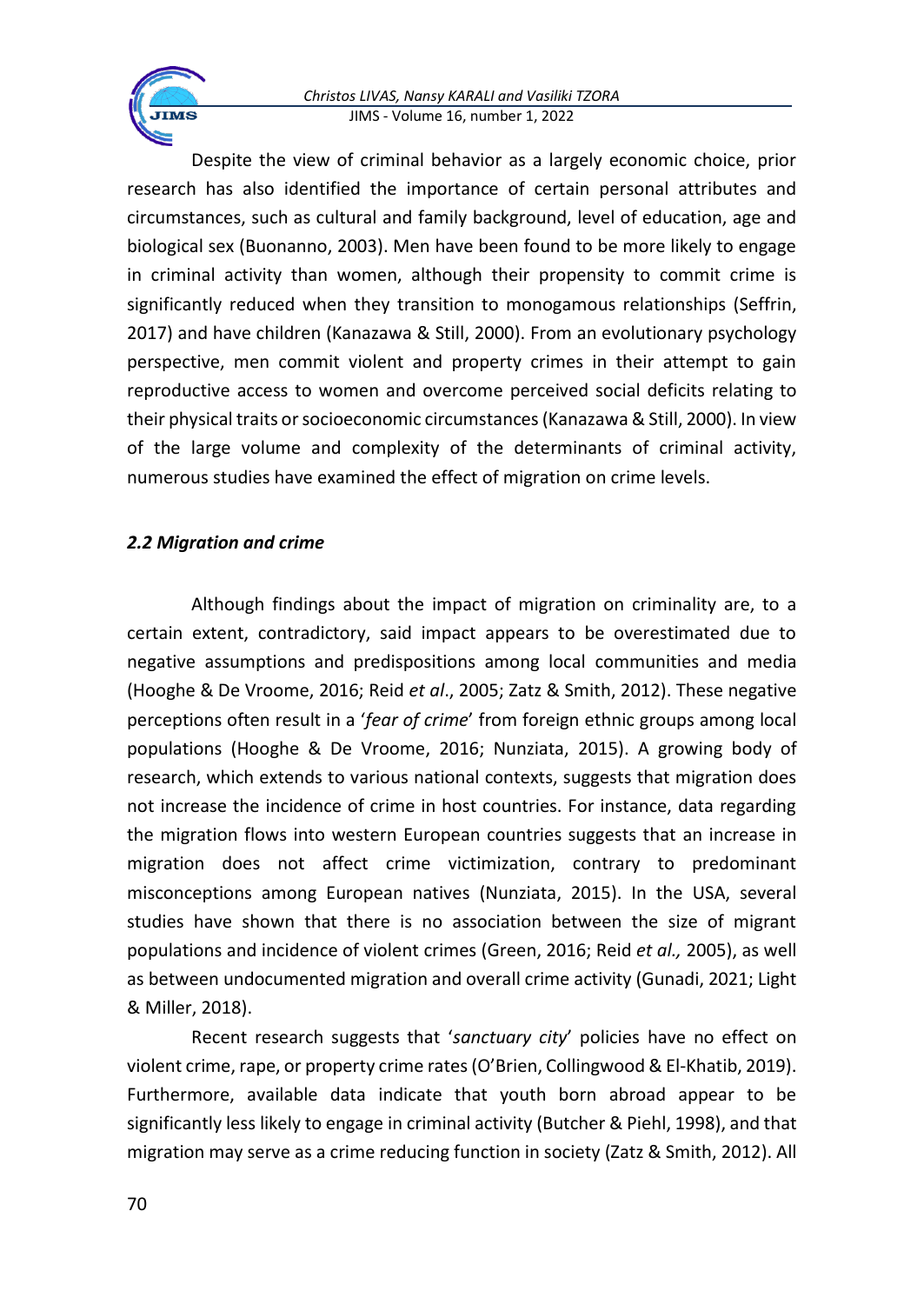

in all, although a few studies posit that cities with high crime rates tend to have large migrant populations (Butcher & Piehl, 1998), the overreaction of local authorities, as expressed by legislative interventions and enforcement practices, is often considered unjustified and unsafe for migrant communities (Zatz & Smith, 2012).

In view of the prolonged and severe economic recession facing Greece over the past decade, the local population had to allegedly manage a significant increase in crime activity by migrant populations (Hadjimatheou, 2012). Overall, the scarcity of studies examining the migration – crime relationship at the macro level (Reid *et al*., 2005), is perhaps one of the main reasons behind existing perceptions among Europeans.

## **3. Method**

Being primarily of exploratory nature and to fulfil the research aim, the present research accessed publicly available data on criminal activity, economic conditions and material deprivation in Greece, as well as data regarding the illegal border-crossings to the European Union (EU) over the Eastern Mediterranean route, for the period 2009-2019. To ensure secondary data reliability and validity, data were compiled from credible sources, namely the Hellenic Police, the International Monetary Fund (IMF), the Hellenic Statistical Authority and Frontex.



**Figure 1: Per Cent of Crimes Solved by the Hellenic Police** Source: Hellenic Police (2020)

Given the study's emphasis on the relationship between migration and crime, the research method attempted to control for potential fluctuations in policing effectiveness. Data obtained from the Hellenic Police indicated that over the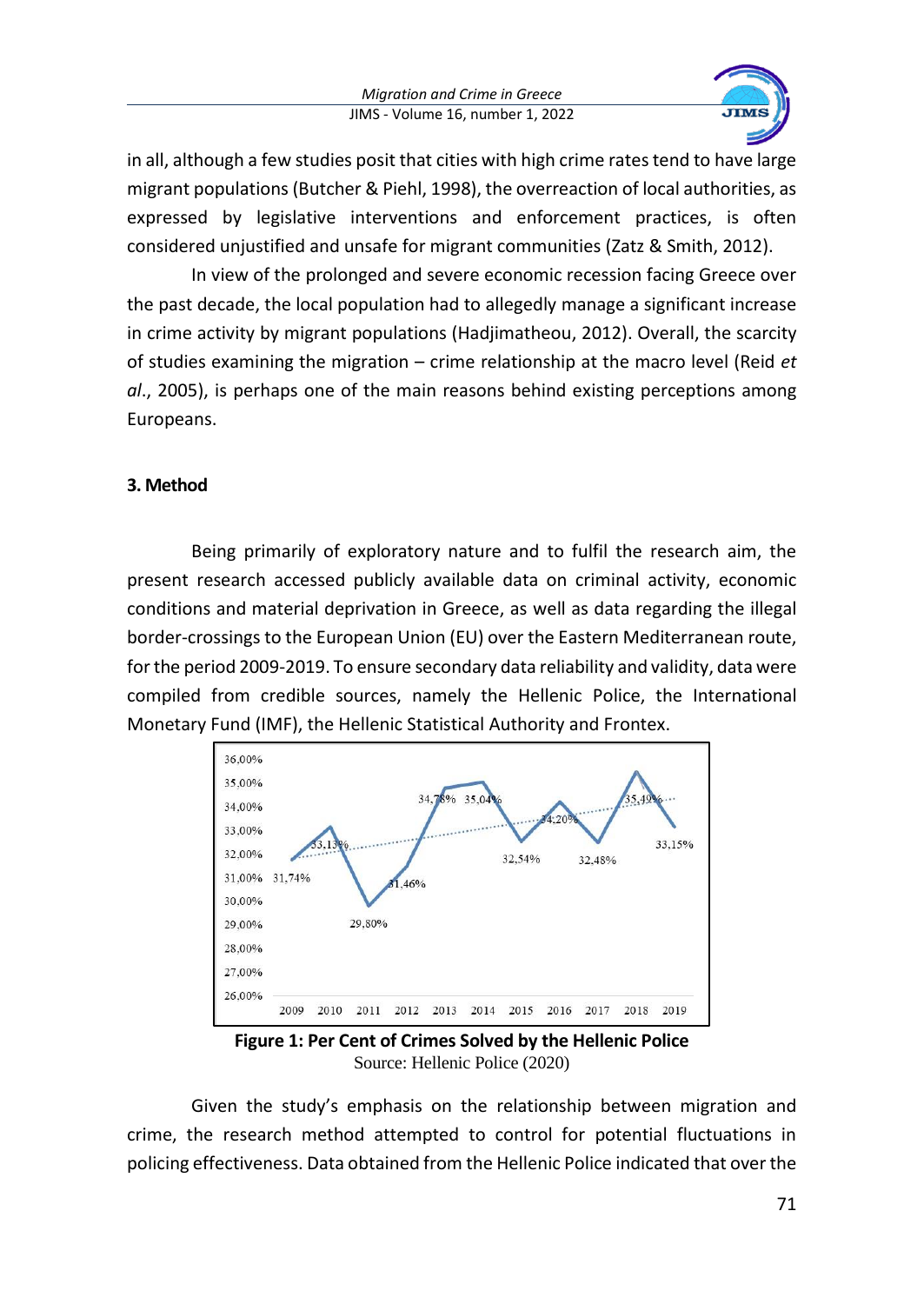

2009-2019 period (Figure 1), there was a slight increase in the percentage of solved crimes, indicating that the police force is gradually becoming more effective in solving crimes. However, because said percentage ranges from a minimum of 29,8 per cent (2011) to a maximum of 35,49 per cent (2018), observed differences were deemed insignificant for the present study's purposes.

Furthermore, although Greece has been receiving large numbers of documented and undocumented migrants over the past three decades, data suggest that during 2014 and 2015, the volume of illegal border-crossings was significantly amplified (Table 1). Thus, from a methodological point of view, it would be useful to examine whether criminal activity and crimes committed by foreign individuals in Greece increased during and after that period.

| SOUICE: $\Gamma$ IOIIIEX ( $\angle$ U $\angle$ U) |         |                 |
|---------------------------------------------------|---------|-----------------|
| Year                                              | #       | Per Cent Change |
| 2009                                              | 39.975  |                 |
| 2010                                              | 55.688  | 39,31           |
| 2011                                              | 57.025  | 2,40            |
| 2012                                              | 37.224  | $-34,72$        |
| 2013                                              | 24.799  | $-33,38$        |
| 2014                                              | 50.834  | 104,98          |
| 2015                                              | 885.386 | 1641,72         |
| 2016                                              | 182.277 | $-79,41$        |
| 2017                                              | 42.319  | $-76,78$        |
| 2018                                              | 56.561  | 33,65           |
| 2019                                              | 83.333  | 47.33           |

#### **Table 1: Illegal Border-Crossings to the EU over the East Med Route**  $S_{\text{source}}$ :  $F_{\text{matter}}$  (2020)

# **4. Results**

Regarding the absolute numbers of perpetrators (Figure 2), it appears that after a sharp increase in 2010, the volume of total perpetrators remained practically unchanged (i.e., approximately 52 thousand in 2010 vs. 51 thousand in 2019). However, a more careful examination of fluctuations in the numbers of Greek and foreign perpetrators are more revealing of specific trends. During 2010-2015, the number of Greek perpetrators showed signs of increase whereas the number of foreign perpetrators was reduced. The following two years (i.e., 2016 and 2017) saw the numbers of both Greek and foreign perpetrators rise simultaneously. Lastly, although the number of Greek perpetrators declined in 2018 and 2019, the number of foreign perpetrators rose in 2018 and fell in 2019.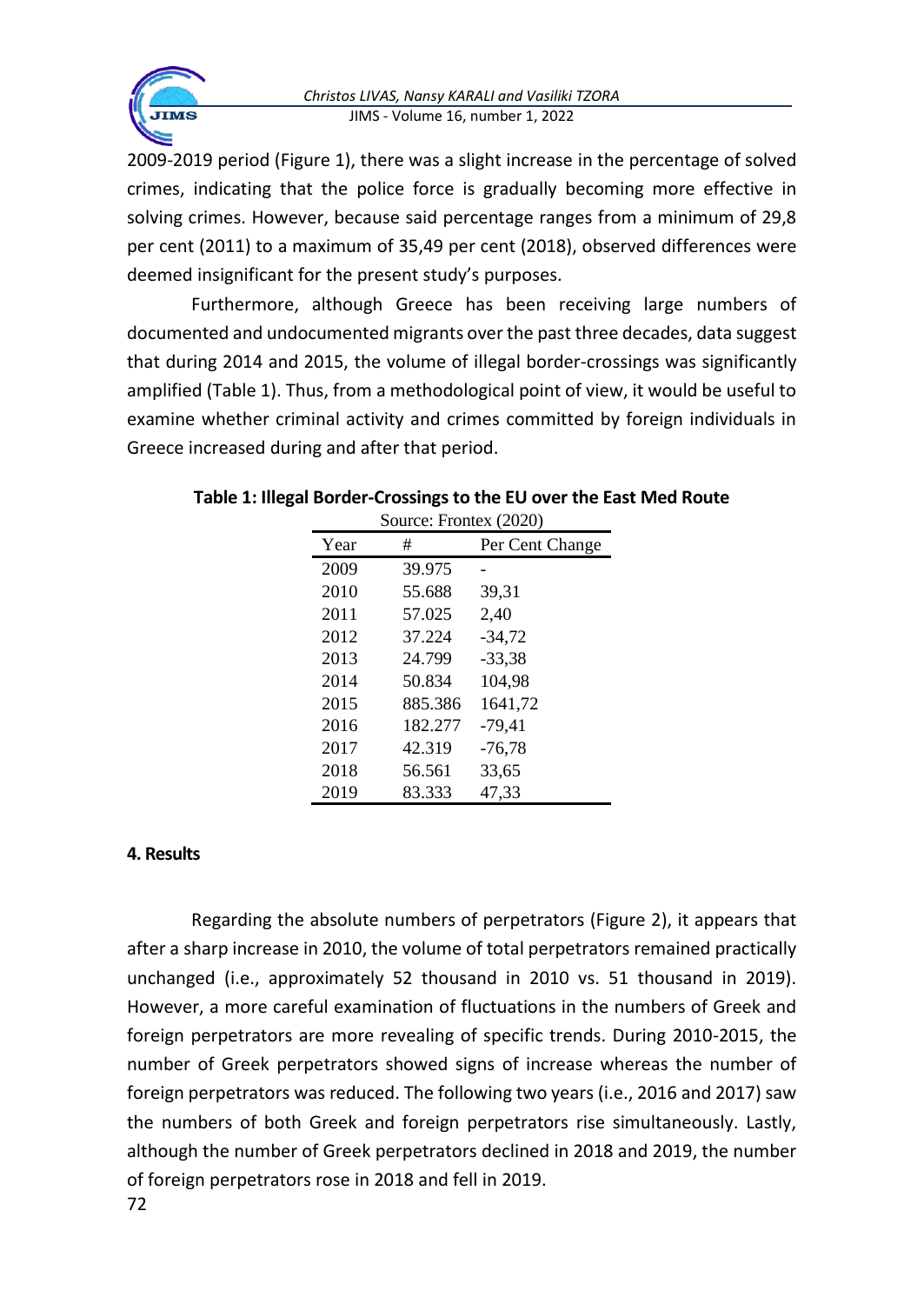

**Figure 2: Volume of Perpetrators in Greece (in thousands) Source: Hellenic Police (2020)**

Examination of said fluctuations during the 2009-2019 period suggests that following the introduction of the first economic adjustment programme in 2010, which aimed at assisting Greece with its severe debt-crisis, criminal activity rose significantly. The deteriorating economic and living conditions, as well as the persistence of high unemployment, appear to have played a significant role in the increase of Greek perpetrators between 2010 and 2017. On the other hand, the number of foreign perpetrators rose gradually from 2016 to 2018, following the explosive increase in illegal border-crossings that occurred during 2014 and 2015. Thus, it is likely that individuals with a propensity to commit crime were able to join the large masses of undocumented migrants and cross the Greek borders.

The relative shares of Greek and foreign perpetrators (Figure 3) indicate that although the former is the majority, the latter are overrepresented in crime statistics. Considering that the migrant population in Greece was estimated to approximately 11,34 per cent of the total population in 2015 (Macrotrends, 2021), migrants commit more crimes than expected based on their population size. Although overrepresentation could be partly attributed to racial profiling or strict police enforcement practices aimed at migrants, it appears that foreign individuals residing in Greece are disproportionately more likely to commit crimes. Nevertheless, the ongoing economic adversities appear to have contributed to an ongoing rise in the relative size of Greek perpetrators. Assuming that the Hellenic Police is not purposely arresting more Greek or foreign perpetrators, it seems that economic and living conditions are a crucial factor affecting individuals' propensity to commit crime.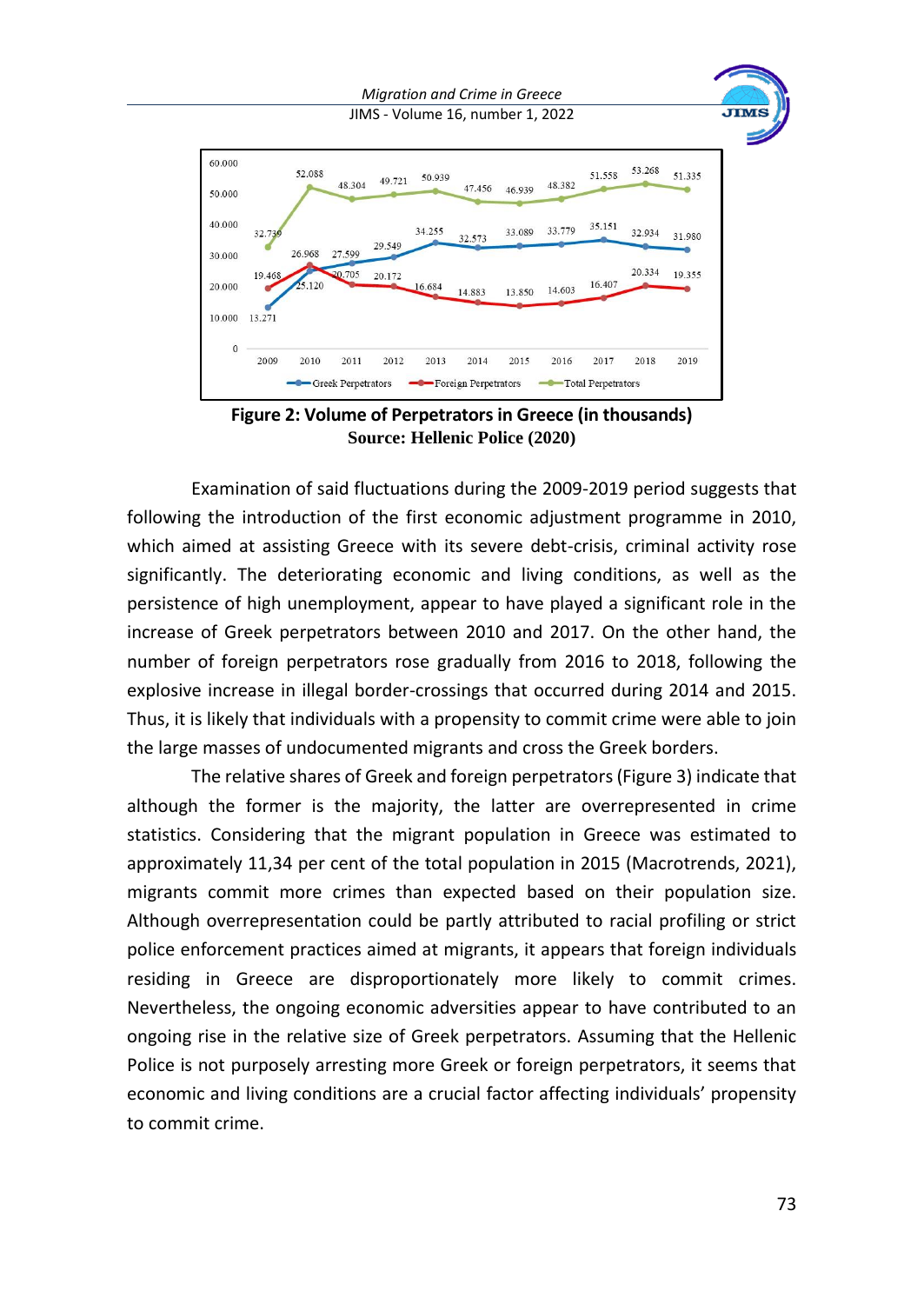

**Figure 3: Per Cent Share of Greek and Foreign Perpetrators** Source: Hellenic Police (2020)



**Figure 4: Annual (Per Cent) Change of Real GDP and Volume of Violations**  Sources: Hellenic Police (2020) & IMF (2021)

In line with the sharp increase in the number of perpetrators, the growth rate of total violations (i.e., attempted and committed crimes) experienced a dramatic increase in 2010 (i.e., 30,10 per cent) (Figure 4), almost simultaneously with the first economic adjustment programme for Greece. Although the percentage change of violations appears to fall between 2011 and 2014, perhaps partly due to slow economic recovery, 2015 marked the return to positive growth rates in violations. This turn of events coincides with the sociopolitical turbulence in 2015 and the resulting economic stagnation of the following period (i.e., up to 2017). In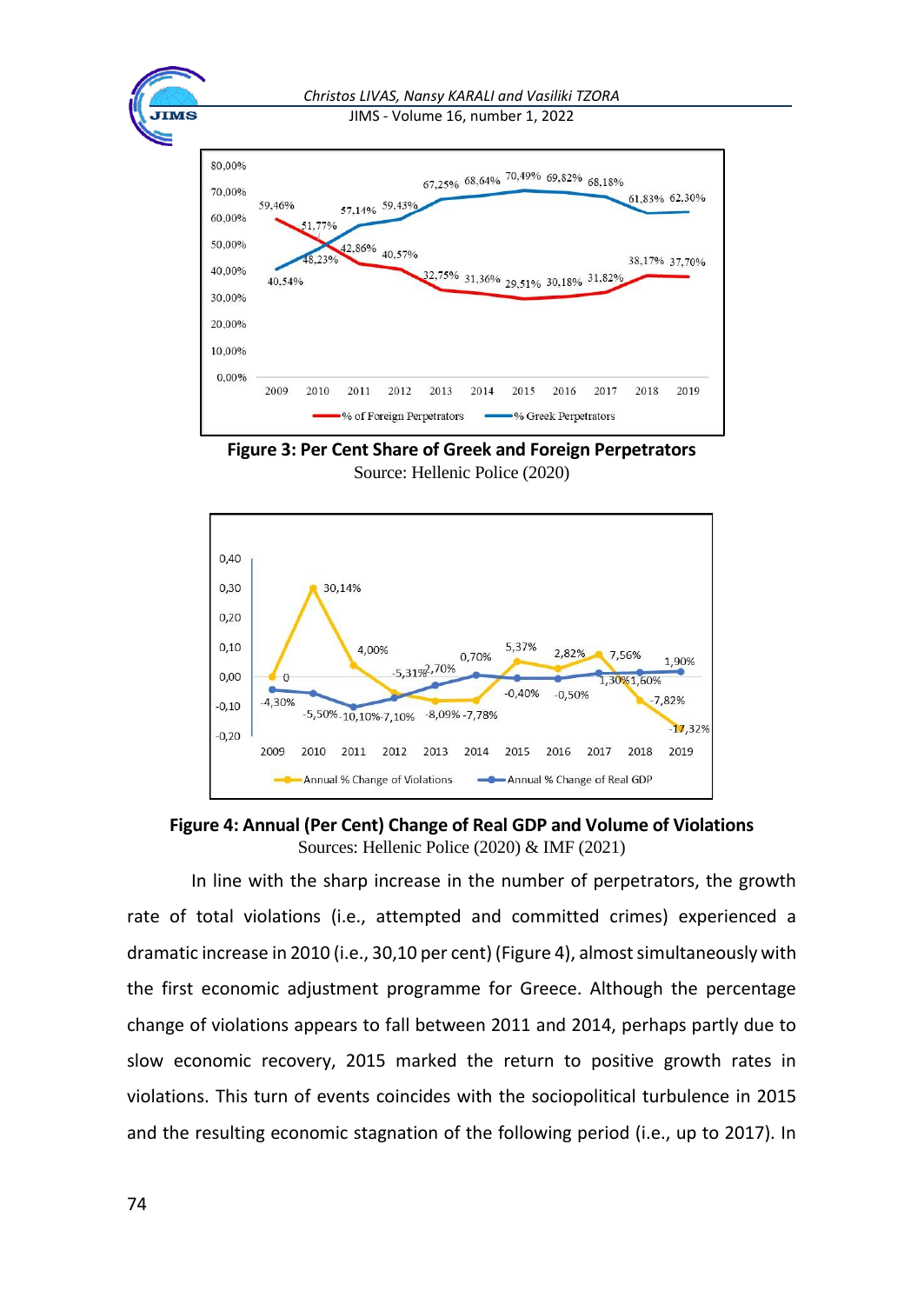

addition, the rise of criminal activity concurs with the large influx of undocumented migrants and refugees during 2015.

To assess the relationship between economic conditions and criminal activity, Figure 5 illustrates the cumulative percentage change of Real GDP in Greece against the percentage share of Greek perpetrators for the period under review. It is evident that the more real GDP contracted, Greek perpetrators took up a larger share of total perpetrators of crime in Greece, thus providing evidence to support the economic circumstances and criminal behavior relationship hypothesis.



**Figure 5: Per Cent of Greek Perpetrators and Cumulative (Per Cent) Change in Real GDP**

Sources: Hellenic Police (2020) & IMF (2021)

Because, in the case of Greece, deteriorating economic conditions led to the introduction of austerity measures (Vasilopoulou, Halikiopoulou & Exadaktylos, 2014), large parts of the Greek population experienced poverty and material deprivation. Figure 6 clearly illustrates the positive relationship between the percentage share of Greek perpetrators and the percentage of the Greek population with material deprivation on an annual basis, for the period under review. It appears that as larger parts of the local Greek population were faced with material deprivation, the percentage of Greek perpetrators rose accordingly.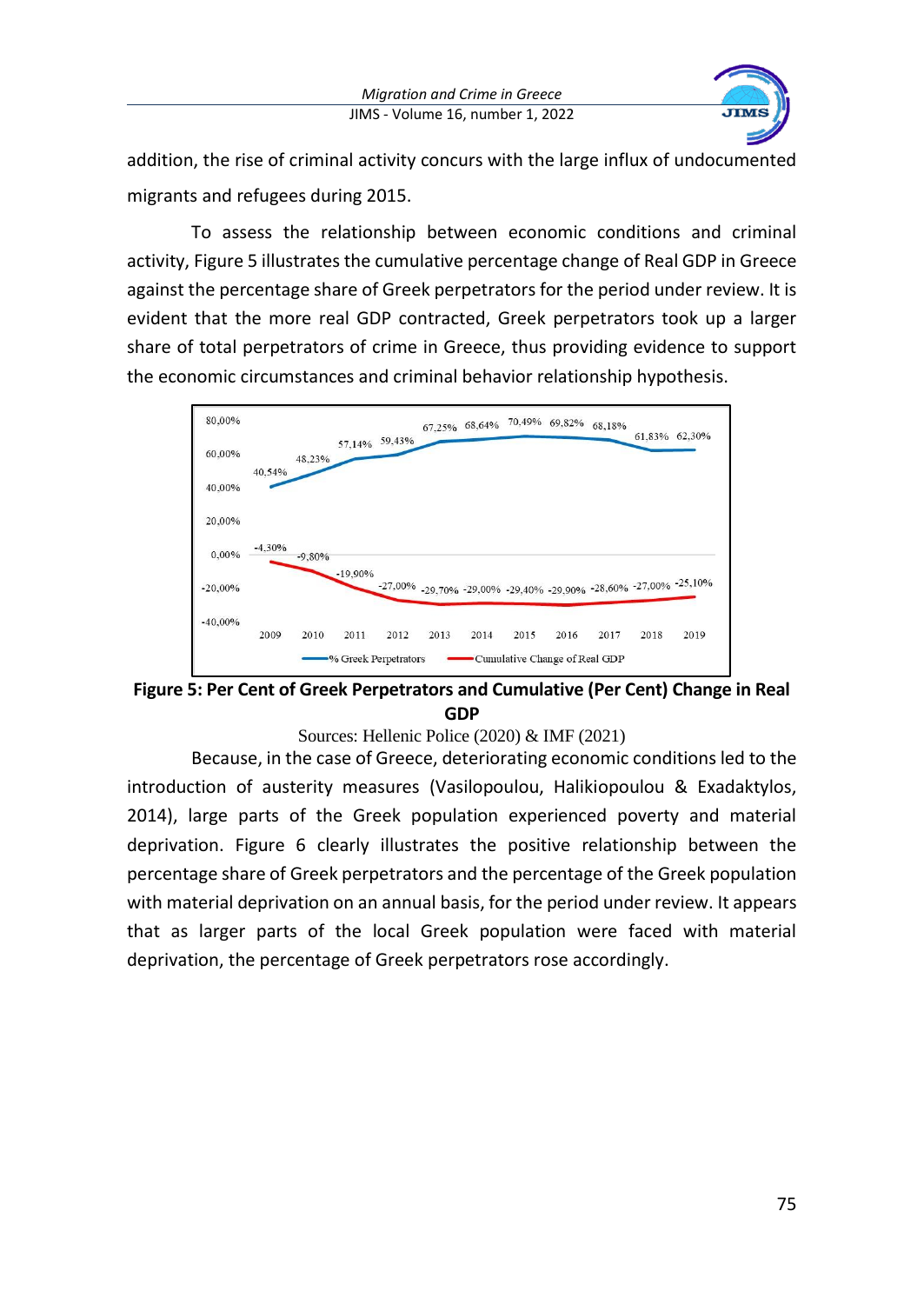

## **Figure 6: Per Cent of Greek Perpetrators and Per Cent of Population with Material Deprivation**

Sources: Hellenic Police (2020) & Hellenic Statistical Authority (2020)

#### **5. Discussion and Implications**

The first objective of the present study involved examining the evolution of crime activity in Greece from 2009 to 2019. Data for the period suggest that criminal activity radically increased during 2010, at a time when Greece received a bailout loan from the European Commission (EC), European Central Bank (ECB) and IMF, to avoid sovereign default (IMF, 2010). The following four years (i.e., 2011 to 2014), which were characterized by relative and temporary stability of the Greek economy, saw a decrease in criminal activity. In 2015, sociopolitical and economic conditions worsened, leading to a referendum about a proposed new bailout program and lengthy negotiations among European leaders. The deterioration of economic conditions, increasing sociopolitical turbulence and large influx of undocumented migrants in 2015, coincided with a new rise in criminal activity, which persisted until 2017. Overall, observed fluctuations in criminal activity over the 2009-2019 period appear to correspond to the adverse sociopolitical and economic events that occurred in 2010 and 2015. Furthermore, the increase in criminal activity during 2015 appears to be also fueled by the migration crisis and rise in illegal border crossings.

With respect to the volumes of Greek and foreign perpetrators, data suggest that over the 2009-2019 period, the total number of Greek perpetrators was on the rise. On the other hand, the number of foreign perpetrators remained relatively stable, after a sharp increase in 2010. However, although Greek perpetrators were the majority of perpetrators from 2011 to 2019, foreign individuals appear to be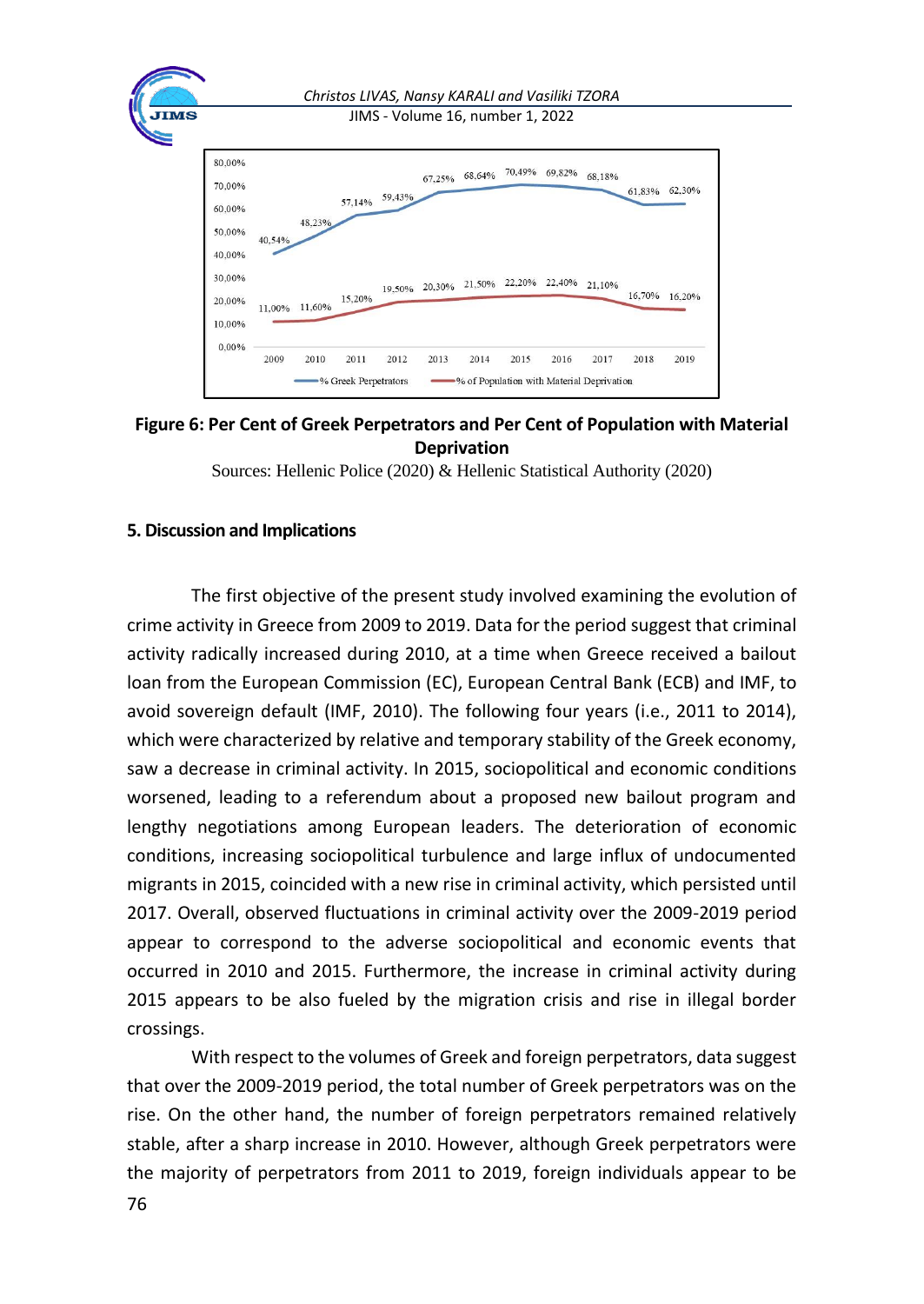

significantly overrepresented as perpetrators of crimes, as they represent approximately 37,8 per cent of perpetrators over the 2009-2019 period and only 11,34 per cent of the total population (Macrotrends, 2021). Thus, foreign individuals appear to be more likely to engage in criminal activity than Greeks.

Regarding the relationship of criminal activity with migrant inflows and economic conditions, data suggest that economic adversity and sociopolitical turbulence play an important role in criminal activity. In accordance with existing literature (e.g., Carmichael & Ward, 2001; Edmark, 2005; Fajnzylber, Lederman & Loayza, 2002; Kelly, 2000; Raphael & Winter-Ebmer, 2001), rising unemployment, poverty and material deprivation, which were accentuated by the prolonged economic recession in Greece, are perhaps the main reasons behind the increase in the number of Greek perpetrators during the period under review.

Additionally, there is evidence to suggest that the observed fluctuations in the share of foreign perpetrators of crime in Greece may be also linked to the large inflow of undocumented migrants in 2015. It is very likely that by blending into large migrant and/or refugee populations, deviant individuals with criminal records are easier to move across borders. Moreover, a substantial share of migrants' criminal activity may be attributable to the lack of appropriate financial education and employment opportunities. In agreement with the previous argumentation, existing research reveals that students with migrant backgrounds score lower levels on financial literacy (OECD, 2014).

In summary, the analysis suggests that there is a significant positive relationship between adverse economic conditions facing individuals and criminal behaviour. Although, increased migrant inflows appear to have contributed to a rise in the volume of foreign perpetrators in Greece, their overrepresentation as perpetrators of crime is hypothesized to be the result of poor living conditions and lack of integration into the Greek and European society.

Apart from measures relating to border control and enforcement, the development of a comprehensive European Migration Policy should incorporate the introduction of appropriate 'soft' initiatives, aimed at improving the economic circumstances of migrants and facilitating their social integration into Europe. Regarding the former, the EU could focus on promoting formal migrant entrepreneurship and equal pay for migrants (Baycan-Levent & Nijkamp, 2009). Among other, European institutions should aim at aiding migrant entrepreneurs to exit the low value '*business ghettos*' and combating phenomena of racist exclusion (Ram *et al*., 2017). European institutions and organizations could also harness the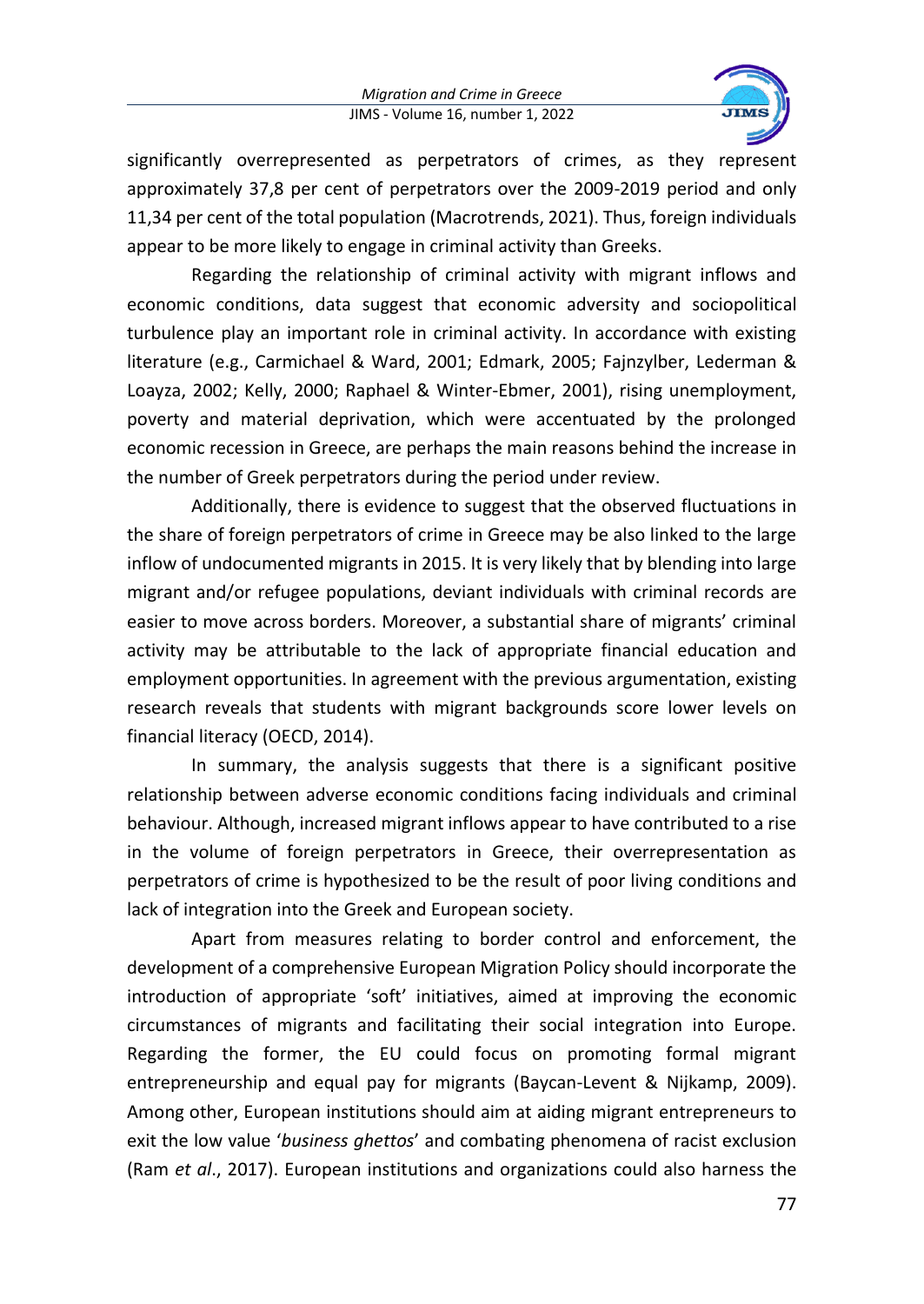

power of social marketing messaging across traditional and digital media, to promote the benefits of social inclusion and challenge negative preconceptions regarding migrant populations. Prior research posits that socially inclusive marketing communications may improve the perceived social inclusion and welfare of vulnerable individuals (Licsandru & Cui, 2018). If European countries emphasize on the cultural engagement of migrants residing in Europe, the latter are more likely to be able to simultaneously maintain links with their home culture and integrate with local communities (Le, Polonsky & Arambewela, 2015).

## **6. Conclusion**

**TMS** 

Positioned at the EU's southeastern border with Asia Minor and Africa, Greece has been required to effectively manage large migration inflows despite its economic hardships. The case of Greece provides useful insight in assessing the relationship between migration and crime, and examining common beliefs about migrant criminality. Contrary to existing misconceptions, available data suggest that individuals engage in criminal activity primarily because of their adverse socioeconomic circumstances, rather than due to their racial, cultural or ethnic backgrounds. Besides existing measures and policies, aimed at improving border control and preventing illegal border crossings, a comprehensive migration policy for Europe should consist of additional initiatives with the purpose of improving migrant employability and facilitating social inclusion. The support of formal migrant entrepreneurship, advancement of financial literacy and introduction of socially inclusive marketing messaging may contribute towards this direction. Lastly, because uncontrolled and large migrant flows are often the result of armed conflicts and imperialist ideologies, Europe should concurrently aim at the source of the problem and take appropriate action to safeguard world peace and assist suffering populations, either at their home countries or abroad.

#### **References**

Atkinson, A. and Messy, F. 2013. *Promoting Financial Inclusion through Financial Education: OECD/INFE Evidence, Policies and Practice*. OECD Working Papers on Finance, Insurance and Private Pensions 34. OECD Publishing.

Baycan-Levent, T. and Nijkamp, P. 2009. "Characteristics of migrant entrepreneurship in Europe". *Entrepreneurship and Regional Development,* 21 (4): 375-397. DOI: https://doi.org/10.1080/08985620903020060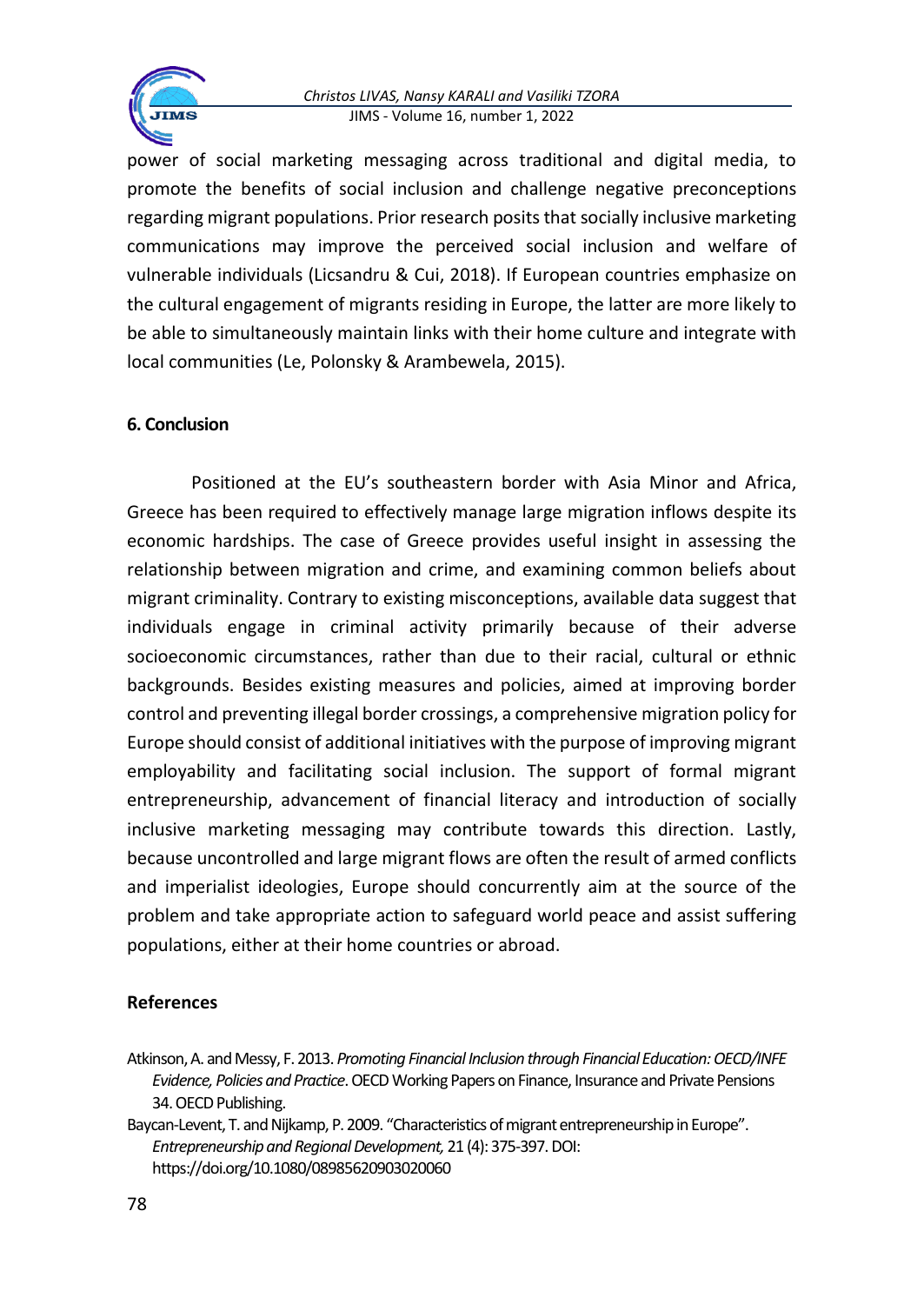

- Buonano, P. 2003. *The Socioeconomic Determinants of Crime. A Review of the Literature*. Available at: http://citeseerx.ist.psu.edu/viewdoc/download?doi=10.1.1.504.2832&rep=rep1&type=pdf [Last accessed 18 May 2021].
- Butcher, K.F. and Piehl, A.M. 1998. "Cross‐city evidence on the relationship between migration and crime". *Journal of Policy Analysis and Management,* 17 (3): 457-493. DOI:

https://doi.org/10.1002/(SICI)1520-6688(199822)17:3<457::AID-PAM4>3.0.CO;2-F

- Carmichael, F. and Ward, R. 2001. "Male unemployment and crime in England and Wales". *Economics Letters,* 73 (1): 111-115.
- Dimakos, I. C. and Tasiopoulou, K. 2003. "Attitudes towards Migrants: what do Greek students think about their migrant classmates?".*Intercultural Education,* 14 (3): 307-316. DOI: https://doi.org/10.1080/1467598032000117097
- Directorate General for Internal Policies of the Union. 2018. *EU funds for migration, asylum and integration policies*. Available at: https://www.bruegel.org/wp-content/uploads/2018/05/EU-fundsfor-migration.pdf [Last accessed 23 May 2021].
- Edmark, K. 2005.Unemployment and crime: Is there a connection? *Scandinavian Journal of Economics,* 107 (2): 353-373. DOI: https://doi.org/10.1111/j.1467-9442.2005.00412.x
- European Commission. 2016. *EU-Turkey Statement: Questions and Answers*. Available at: https://ec.europa.eu/commission/presscorner/detail/en/MEMO\_16\_963 [Last accessed 23 May 2021].
- European Parliament. 2019. *Action plan against migrant smuggling*. Available at: https://www.europarl.europa.eu/legislative-train/theme-towards-a-new-policy-on-migration/fileaction-plan-against-migrant-smuggling/10-2019 [Lat accessed 23 May 2021].
- European Parliament. 2021. *Asylum and migration in the EU: facts and figures*. Available at: https://www.europarl.europa.eu/news/en/headlines/society/20170629STO78630/asylum-andmigration-in-the-eu-facts-and-figures [Last accessed 23 May 2021].
- Facchini, G. and Mayda, A.M. 2008. "From individual attitudes towards migrants to migration policy outcomes: Theory and evidence". *Economic Policy,* 23 (56): 652-713.
- Fajnzylber, P., Lederman, D. and Loayza, N. 2002. What causes violent crime? *European Economic Review,* 46 (7): 1323-1357.
- Friedman, U. 2015. *The Mathematical Equations That Could Decide the Fate of Refugees*. Available at: https://www.theatlantic.com/international/archive/2015/09/formula-european-union-refugeecrisis/404503/ [Last accessed 23 May 2021].
- Frontex. 2020. *Number of illegal border-crossings to the European Union (EU) over the Eastern Mediterranean route (Greece, Bulgaria, Cyprus) from 2009 to 2019*. Frontex: Annual Risk Analysis 2020, p. 24.
- Green, D. 2016. "The Trump hypothesis: Testing migrant populations as a determinant of violent and drug‐related crime in the United States". *Social Science Quarterly,*97 (3): 506-524. DOI: https://doi.org/10.1111/ssqu.12300
- Gunadi, C. 2021. "On the association between undocumented migration and crime in the United States". *Oxford Economic Papers,*73 (1): 200-224. DOI: https://doi.org/10.1093/oep/gpz057
- Hadjimatheou, C. 2012. *Greeks confront crime wave amid austerity*. Available at: https://www.bbc.com/news/world-radio-and-tv-19269891 [Last accessed 19 May 2021].
- Hellenic Police. 2020. *Crime Statistics 2009-2019*. Available at: www.astynomia.gr [Last accessed 18 May 2021].
- Hellenic Statistical Authority. 2020. *Material Deprivation and Living Conditions* (in Greek). Available at: https://www.statistics.gr/documents/20181/80ddfcbf-d614-0313-e35c-4f29dcd06b5b [Last accessed 19 May 2021].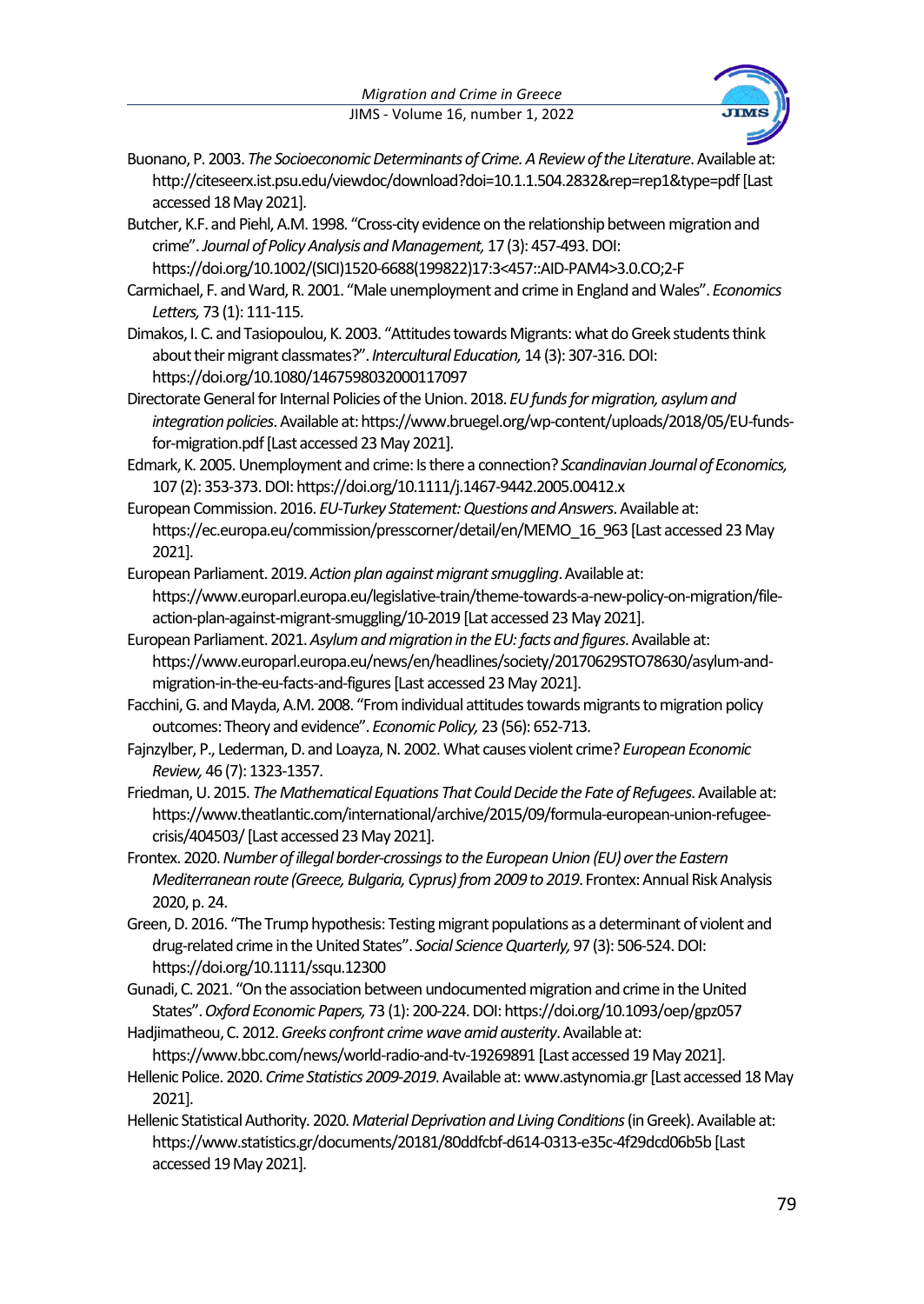

- Hooghe, M. and De Vroome, T. 2016. "The relation between ethnic diversity and fear of crime: An analysis of police records and survey data in Belgian communities". *International Journal of Intercultural Relations,* 50: 66-75. DOI: https://doi.org/10.1016/j.ijintrel.2015.11.002
- IMF. 2010. *IMF Survey: Europe and IMF Agree €110 Billion Financing Plan with Greece*. Available at: https://www.imf.org/en/News/Articles/2015/09/28/04/53/socar050210a [Last accessed 22 May 2021].
- IMF. 2021. *World Economic Outlook*. Available at: https://www.imf.org/external/datamapper/ [Last accessed 18 May 2021].
- Kanazawa, S. and Still, M.C. 2000. "Why men commit crimes (and why they desist)". *Sociological Theory,* 18 (3): 434-447. DOI: https://doi.org/10.1111/0735-2751.00110
- Kelly, M. 2000. Inequality and crime. *Review of Economics and Statistics,* 82 (4): 530-539. DOI: https://doi.org/10.1162/003465300559028
- Le, H., Polonsky, M. and Arambewela, R. 2015. "Social inclusion through cultural engagement among ethnic communities". *Journal of Hospitality Marketing & Management,*24 (4): 375-400. DOI: https://doi.org/10.1080/19368623.2014.911714
- Licsandru, T.C. and Cui, C.C. 2018. "Subjective social inclusion: A conceptual critique for socially inclusive marketing". *Journal of Business Research,*82: 330-339. DOI: 10.1016/j.jbusres.2017.08.036
- Light, M. T. and Miller, T. 2018. "Does undocumented migration increase violent crime?". *Criminology,* 56 (2): 370-401. DOI: https://doi.org/10.1111/1745-9125.12175
- Macrotrends. 2021. *Greece Migration Statistics 1960-2021*. Available at: https://www.macrotrends.net/countries/GRC/greece/migration-statistics [Last accessed 19 May 2021].
- Nunziata, L. 2015. "Migration and crime: evidence from victimization data". *Journal of Population Economics,* 28 (3): 697-736. DOI: 10.1007/s00148-015-0543-2
- O'Brien, B.G., Collingwood, L. and El-Khatib, S.O. 2019. "The politics of refuge: Sanctuary cities, crime, and undocumented migration". *Urban Affairs Review*, 55 (1): 3-40. DOI: https://doi.org/10.1177/1078087417704974
- OECD. 2014. *PISA 2012 Results: Students and Money: Financial Literacy Skills for the 21st Century (Volume VI)*. PISA: OECD Publishing.
- OECD. 2016. *Responses to the refugee crisis. Financial education and the long-term integration of refugees and migrants*. OECD Directorate for Financial and Enterprise Affairs.
- Orozco,M. 2015. "Economic Status and Remittance Behavior Among Latin American and Caribbean Migrants in the Post-recession Period". In: Aysa-Lastra M., Cachón L. (eds) *Immigrant Vulnerability and Resilience. International Perspectives on Migration*, vol 11. Springer, Cham.
- Ram, M., Jones, T. and Villares-Varela, M. 2017. "Migrant entrepreneurship: Reflections on research and practice". *International Small Business Journal,*35 (1): 3-18. DOI: https://doi.org/10.1177/0266242616678051
- Raphael, S. and Winter-Ebmer, R. 2001. "Identifying the effect of unemployment on crime". *The Journal of Law and Economics,* 44 (1): 259-283. DOI: http://dx.doi.org/10.1086/320275
- Reid, L.W., Weiss, H.E., Adelman, R.M. and Jaret, C. 2005. "The migration–crime relationship: Evidence across US metropolitan areas". *Social Science Research,* 34 (4): 757-780. DOI: https://doi.org/10.1080/15377938.2016.1261057
- Seffrin, P.M. 2017. "The competition–violence hypothesis: Sex, marriage, and male aggression". *Justice Quarterly,* 34 (4): 652-673. DOI: 10.1080/07418825.2016.1216153
- Vasilopoulou, S., Halikiopoulou, D. and Exadaktylos, T. 2014. "Greece in Crisis: Austerity, Populism and the Politics of Blame". JCMS: *Journal of Common Market Studies*, 52 (2): 388-402. DOI: https://doi.org/10.1111/jcms.12093